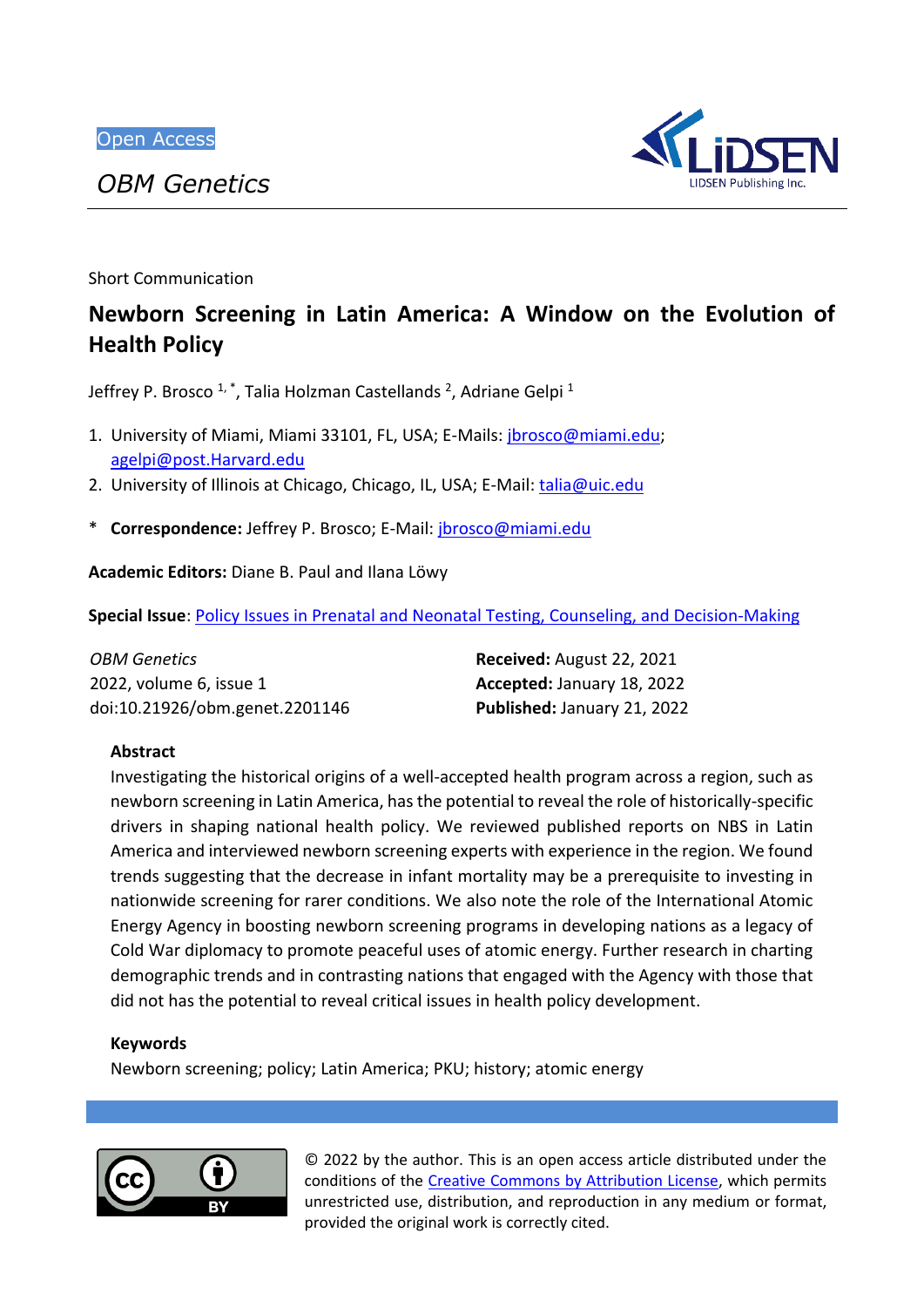Newborn screening (NBS) for phenylketonuria (PKU) was implemented across the U.S. in the 1960s, and other conditions such as congenital hypothyroidism (CH) were added in the 1970s [1]. Over the last half-century, nations across the globe have started a NBS program, and thousands of infants are healthier because of NBS programs. There are substantial national differences, however, because NBS is a *system,* not just a screening test. For example, the number of conditions tested for in each nation varies depending on factors such as epidemiology, financing, logistics, politics, culture, and the attitudes and disciplinary backgrounds of health professionals [2].

We hypothesized that the history of NBS programs could be used to understand the development of health policy. As countries implement NBS, they could potentially have to negotiate among scientists and clinicians, families and self-advocates, and other interested parties such as pharmaceutical companies and scientific instrument manufacturers. How and when newborns are screened for different conditions in different countries thus reflects each nation's process for judging scientific evidence amid competing claims by stakeholders, with the tenacity and interpersonal ability of advocates often being crucial to success. We further hypothesized that by investigating the origins of NBS programs in several countries across a region, we would uncover broader themes not obvious when focusing on one nation.

In this brief report, we present the preliminary results of a review of published reports on NBS in Latin America, supplemented by interviews with NBS experts with experience in the region. We began with a Pubmed search using the terms "newborn screening" and the names of each country in Latin American. We then interviewed scholars we had identified as having published about NBS in the region. We used a semi-structured technique asking questions such as which countries they had most experience with, how NBS began in those nations, and whether they could recommend further resources or people to be interviewed. This "snowball" method led to additional search terms and people to be interviewed (list available from authors).

With more than 35 counties and territories, including Mexico and the Caribbean islands, Latin America has a population of approximately 650 million people and a wide diversity of approaches to NBS. Countries such as Costa Rica, Chile, and Uruguay have well-developed national NBS programs that reach most newborns and test for a wide variety of conditions. Other nations have university- or hospital-based NBS programs that test a limited number of newborns. Still others are just beginning NBS programs for single conditions, such as sickle cell disease in the Caribbean [3-5]. These national differences provide the opportunity for better understanding the development of NBS policy. Furthermore, the history of NBS is relatively understudied in the region, compared to the U.S., Europe, and the United Kingdom.

Not surprisingly, we found that particular, highly-motivated individuals in each nation played an outsize role in the establishment of NBS programs. Just as microbiologist Robert Guthrie is credited with translating his scientific work with PKU into statewide screening programs in the United States, individuals with scientific expertise—often linked to Dr. Guthrie and associates—advocated for NBS programs in each Latin American nation. These champions wrote about the benefits of NBS, cajoled colleagues, and sometimes led agencies responsible for health policy. For example, Erna Raimman at the University of Chile's Instituto de Nutrición y Tecnología de los Alimentos was instrumental in developing the NBS program in Chile.

Broader secular trends such as the general health of the population also influenced the development of NBS programs. In the United States, state NBS programs did not begin until the 1960s, when the infant mortality rate (IMR) fell below 30 deaths per 1000 live births. Even if the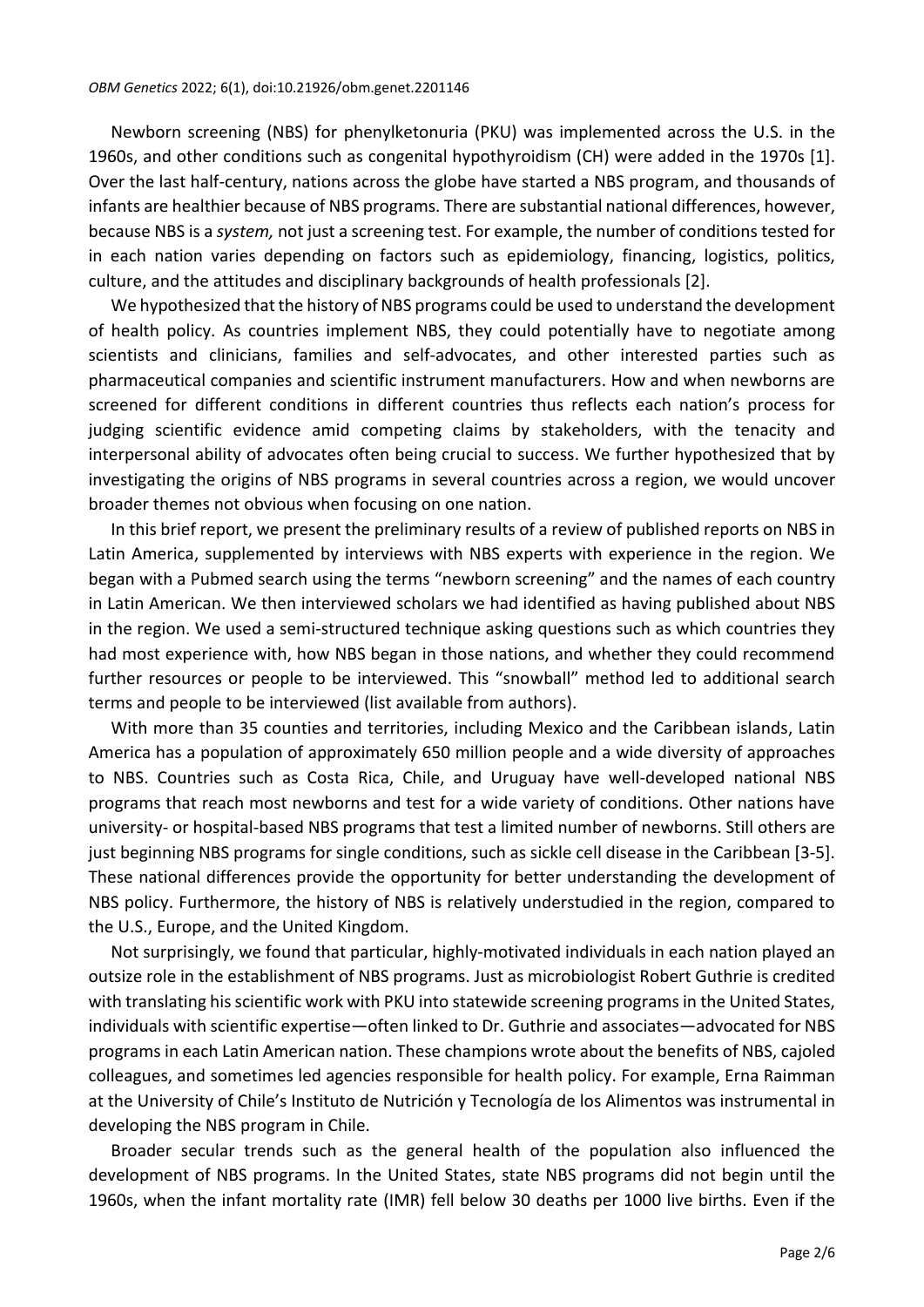technology and knowledge had been available decades earlier, it is hard to imagine a nation investing in rare conditions such as PKU, which occurs only in 1 in 10,000 births, when 1 in 5 infants was dying of an infectious disease. Plotting the IMR of selected Latin American nations [6] over time (Figure 1) is instructive: the first national NBS programs began in Costa Rica (1990) and Chile (1992), after each country's IMR fell below 30. In contrast, national NBS came later in Mexico (1995) and Brazil (2001), when their IMR went below 30. Nations such as Guatemala, with a relatively high IMR, are still developing pilot NBS programs [4]. The association between initiation of a NBS program and lower IMR may mean that nations made an explicit health policy decision to start NBS only after reducing more common causes of infant mortality. Alternatively, the association between NBS and IMR could reflect a nation's overall economic development: as resources and infrastructure become more generally available in a society, nations have the wherewithal to implement highly technical population-based screening such as NBS. IMR has long been viewed as a measure of economic and political development [7, 8].



**Figure 1** Infant Mortality Rate (deaths/1000 live births) in Selected Nations [6]. Diamond indicates approximate year NBS became widely available [2].

One striking contrast with the United States is that the development of many NBS programs in Latin America was driven by the desire to detect and treat hypothyroidism rather than PKU. This makes practical sense, as CH is one of the most common metabolic condition revealed by NBS (1:1700 to 1:3600) [9]. Hypothyroidism is also inexpensive and easy to treat, in further contrast to many other NBS conditions. Indeed, nearly every nation with a NBS program started with or includes CH as part of their panel, though Jean Dussault reports difficulty publishing initial research on the value of early detection and treatment of CH [10].

Our research revealed another, surprising reason for the role of CH as a target condition in the development of NBS programs in Latin America: the International Atomic Energy Agency (IAEA). In his "Atoms for Peace" speech to the United Nations General Assembly in 1953, U.S. President Eisenhower touted the civilian nuclear applications in power generation, agriculture, and medicine. One clinical example was the radioimmunoassay, discovered in 1957 and widely applied in the 1960s, including as a screening test for hypothyroidism [11].

Starting in the late 1980s, the IAEA worked with national laboratories to supply or support local production of the reagents, equipment for diagnosis, computer software, and training in quality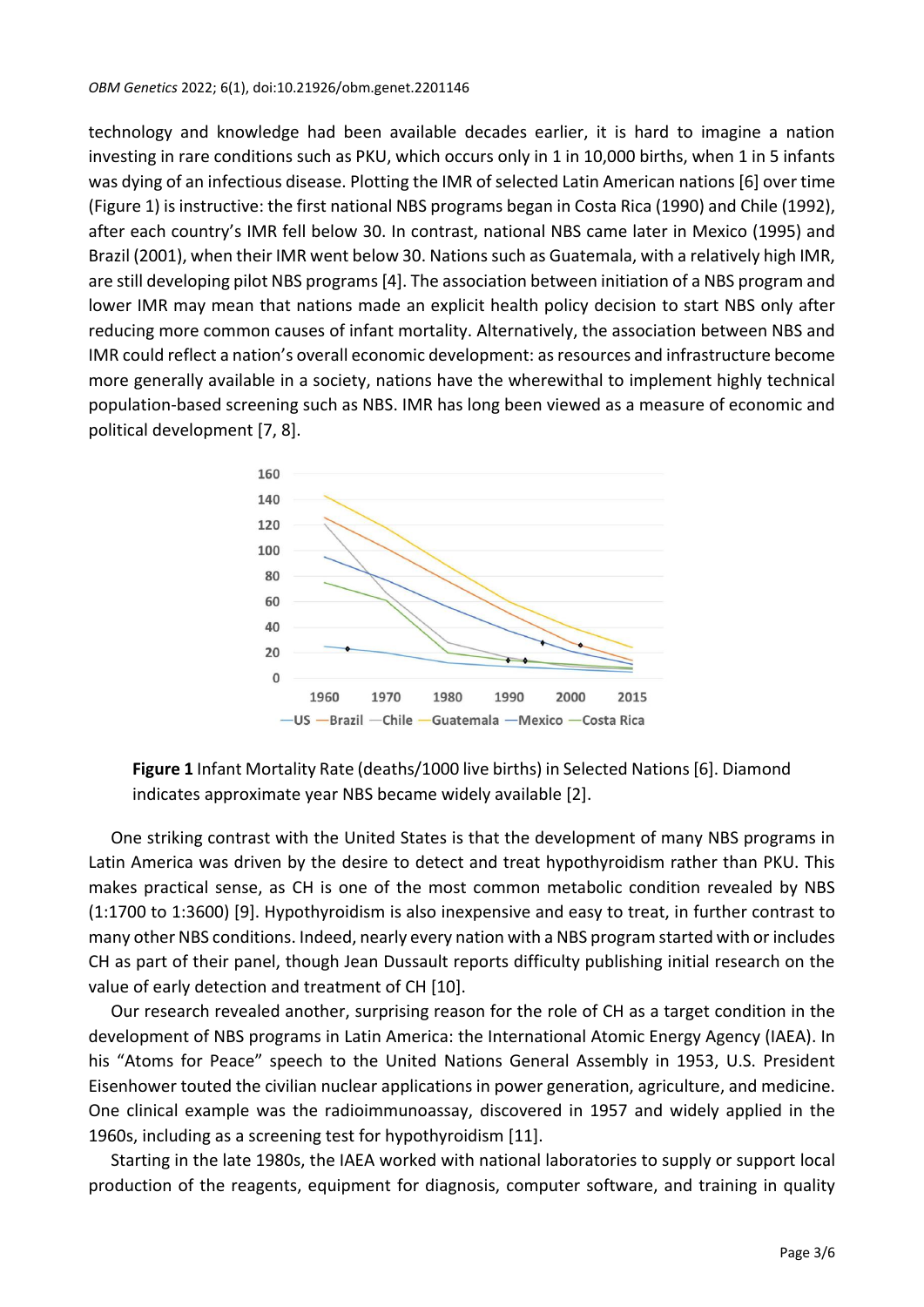control and safety procedures in more than 20 developing countries in Africa, Asia, and Latin America [12, 13]. For example, in 1990 the IAEA partnered with Uruguay's University of the Republic launch a NBS program for CH within the school's Nuclear Medical Center. This project led to efforts to expand early diagnosis of congenital diseases in children, including PKU and cystic fibrosis [14].

To confirm the findings of this brief report, more research with unpublished or less accessible resources, such as conference proceedings, is necessary. Furthermore, we chose to focus our analysis on when each nation began a large-scale, population-based approach to NBS for at least one condition; further research could include analyses of discrepancies in scope, access, and coverage. Despite these limitations, we conclude that investigating the historical origins of a wellaccepted health program across a region, such as NBS in Latin America, has the potential to reveal the role of historically-specific drivers in shaping national health policy. In particular, we found trends suggesting that the decrease in infant mortality may be a prerequisite to investing in nationwide screening for rarer conditions. Future research can examine policy discussions for confirmation that IMR was an explicit consideration among public health officials; another approach would compare initiation of NBS programs with measures of economic and political development that may also improve IMR. Even more revealing than the IMR association is the role of the IAEA to boost NBS programs in developing nations as a legacy of Cold War diplomacy to promote peaceful uses of atomic energy. Contrasting nations that engaged with the IAEA with those that did not has the potential to reveal critical issues in health policy development.

#### **Abbreviations**

- IAEA International Atomic Energy Agency
- IMR infant mortality rate
- NBS newborn screening
- PKU phenylketonuria

#### **Acknowledgments**

The authors wish to thank the University of Miami Miller School of Medicine Institute for Bioethics and Health Policy, and in particular Dr. Kenneth W. Goodman for review of the manuscript. We benefited from feedback received after an early version of this paper was presented at the annual Conference of the American Association for the History of Medicine in May 2017, as well as from anonymous reviewers in 2020 and 2021. Diane Paul and Ilana Lowy offered valuable suggestions on the manuscript. Lastly, we thank the NBS experts who donated their time in interviews to help us better understand screening programs in Latin America.

#### **Author Contributions**

JPB conceptualized and designed the study, analyzed the data, drafted the initial manuscript, and reviewed and revised the manuscript. AG conceptualized and designed the study, coordinated and supervised data collection, analyzed the data, and reviewed and revised the manuscript. THC designed the data collection instruments, collected data, carried out the initial analyses, and reviewed and revised the manuscript*.*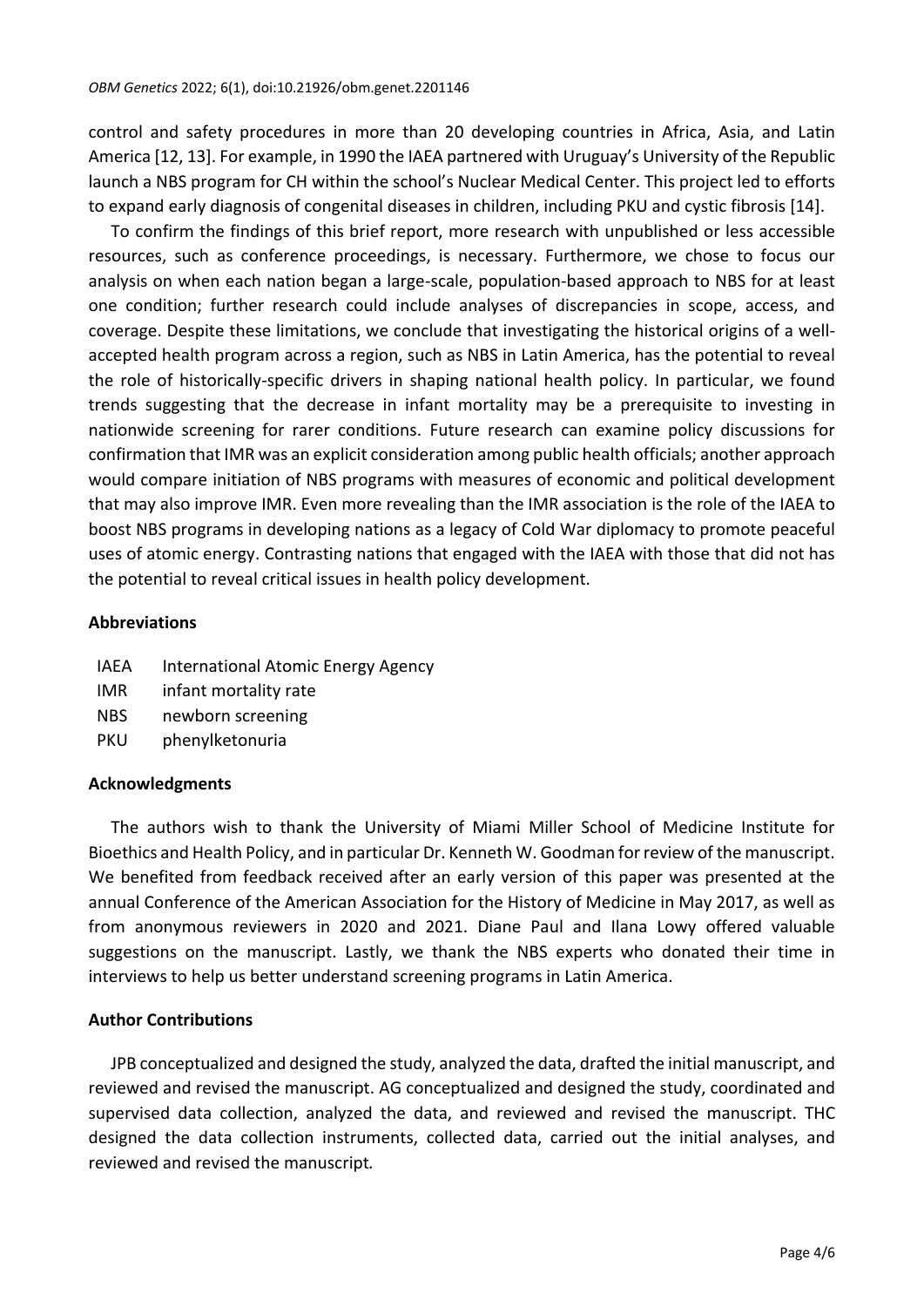## **Funding**

No funding was secured for this research.

## **Competing Interests**

The authors have declared that no competing interests exist.

### **References**

- 1. Paul DB, Brosco JP. The PKU paradox: A short history of a genetic disease. Baltimore: Johns Hopkins University Press; 2013.
- 2. Therrell BL, Padilla CD, Loeber JG, Kneisser I, Saadallah A, Borrajo GJ, et al. Current status of newborn screening worldwide: 2015. Semin Perinatol. 2015; 39: 171-187.
- 3. Queiruga G. Neonatal screening-its importance and impact in Latin America. J Int Fed Clin Chem Lab Med. 2015; 26: 326-331.
- 4. Borrajo GJ. Newborn screening in Latin America at the beginning of the 21st century. J Inherit Metab Dis. 2007; 30: 466-481.
- 5. Knight-Madden J, Lee K, Elana G, Elenga N, Marcheco-Teruel B, Keshi N, et al. Newborn screening for sickle cell disease in the Caribbean: An update of the present situation and of the disease prevalence. Int J Neonatal Screen. 2019; 5: 5.
- 6. HumanProgress. Infant mortality rate-per 1,000 live births, 1960-2019 [Internet]. Washington: HumanProgress; [cited 2017 April 30th]. Available from: [http://humanprogress.org/story/2386?gclid=CjwKEAjwlpbIBRCx4eT8l9W26igSJAAuQ\\_HG-](http://humanprogress.org/story/2386?gclid=CjwKEAjwlpbIBRCx4eT8l9W26igSJAAuQ_HG-Mg5zV1TG_-WbiFHzITHTuzFTVkuXgj8d7VGDR2fohoCwSrw_wcB)[Mg5zV1TG\\_-WbiFHzITHTuzFTVkuXgj8d7VGDR2fohoCwSrw\\_wcB.](http://humanprogress.org/story/2386?gclid=CjwKEAjwlpbIBRCx4eT8l9W26igSJAAuQ_HG-Mg5zV1TG_-WbiFHzITHTuzFTVkuXgj8d7VGDR2fohoCwSrw_wcB)
- 7. Brosco JP. The early history of the infant mortality rate in America: "A reflection upon the past and a prophecy of the future"<sup>1</sup>. Pediatrics. 1999; 103: 478-485.
- 8. O'Hare B, Makuta I, Chiwaula L, Bar-Zeev N. Income and child mortality in developing countries: A systematic review and meta-analysis. J R Soc Med. 2013; 106: 408-414.
- 9. Therrell BL. Screening of newborns for congenital hypothyroidism: Guidance for developing programmes. Vienna: International Atomic Energy Agency; 2005.
- 10. Dussault JH. The anecdotal history of screening for congenital hypothyroidism. J Clin Endocrinol Metab. 1999; 84: 4332-4334.
- 11. Kuyl JM. The evolution of thyroid function tests. J Endocrinol Metab Diabetes S Afr. 2015; 20: 11-16.
- 12. International Atomic Energy Agency. Screening newborns for health: Simple, cost-effective nuclear technique prevents mental retardation in developing countries [Internet]. Vienna: International Atomic Energy Agency; 2018. Available from: [https://www.iaea.org/newscenter/pressreleases/screening-newborns-health-simple-cost](https://www.iaea.org/newscenter/pressreleases/screening-newborns-health-simple-cost-effective-nuclear-technique-prevents-mental-retardation-developing-countries)[effective-nuclear-technique-prevents-mental-retardation-developing-countries.](https://www.iaea.org/newscenter/pressreleases/screening-newborns-health-simple-cost-effective-nuclear-technique-prevents-mental-retardation-developing-countries)
- 13. Solanki KK. Training programmes for developing countries. J Inherit Metab Dis*.* 2007; 30: 596- 599.
- 14. International Atomic Energy Agency. Screening for congenital abnormalities in newborns, Uruguay [Internet]. Vienna: International Atomic Energy Agency; 2008. Available from: [https://www.iaea.org/sites/default/files/documents/tc/Succ\\_Stories\\_TCLA.ppt.](https://www.iaea.org/sites/default/files/documents/tc/Succ_Stories_TCLA.ppt)